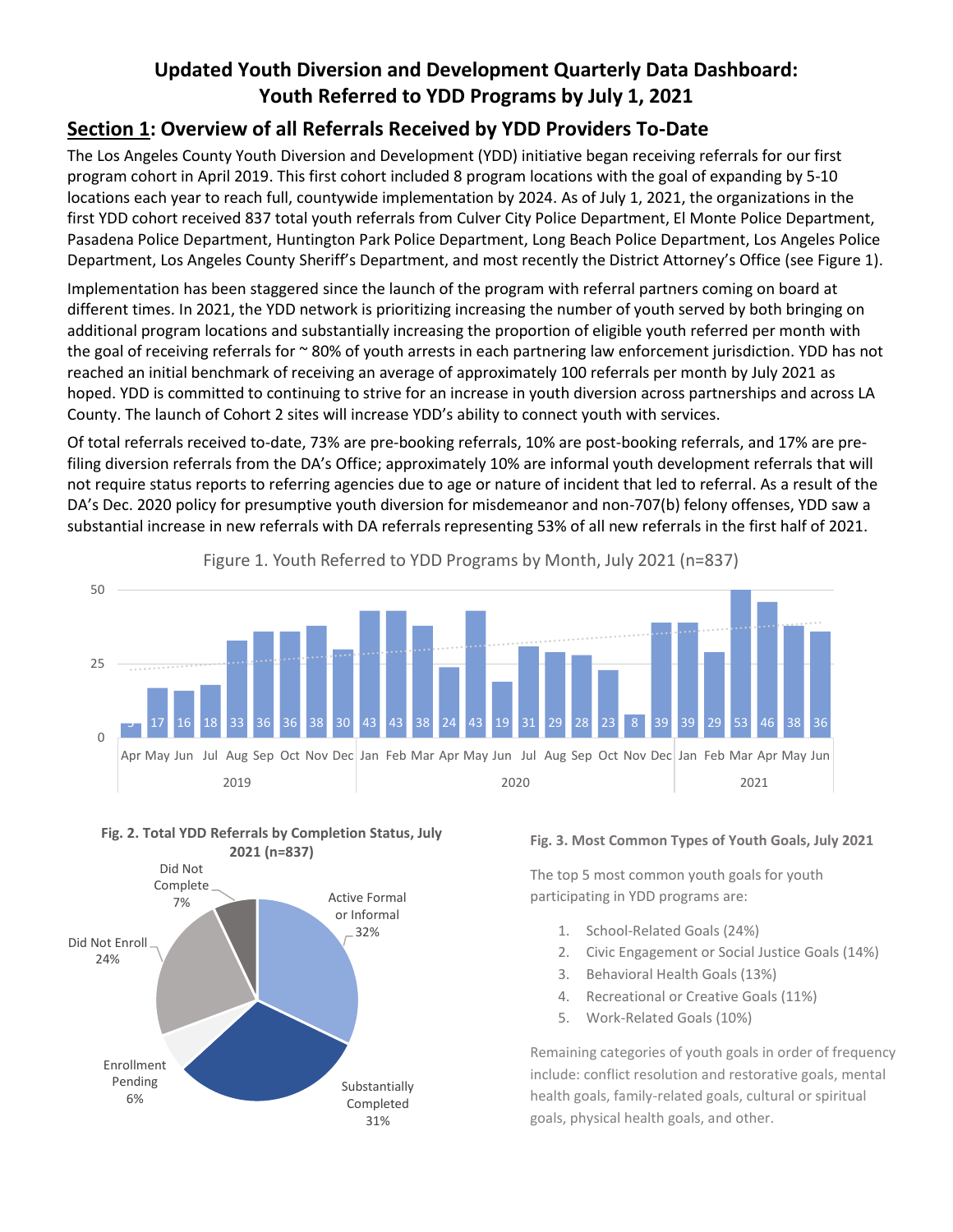### **Section 2: Demographic Information for Youth Formally Referred to Diversion**

Nationwide trends show that Black youth are consistently more likely than their peers to be arrested and less likely to be referred to diversion programs. Black youth are disproportionately arrested in Los Angeles County—youth arrests reported in recent years are consistently about 62% Hispanic/Latinx, 24% Black/African American, 10% White, and 4% Asian/Pacific Islander or "Other." YDD works to reduce the disproportionate arrest of Black youth and advance equitable access to community alternatives to justice system involvement by ensuring that youth are not disproportionately excluded from diversion referral, enrollment, or completion by race, age, or gender (Figures 4-6).



\* Two young people identified as nonbinary or genderqueer

#### **Section 3: Incident Data for Youth Formally Referred to Diversion**

The majority of referrals to YDD programs are the result of law enforcement stops at school or in the community (Figure 7). Although some providers have established relationships with local schools, the YDD network will be supported by the Youth Justice Reimagined initiative to develop a concrete plan in 2021 to better collaborate with schools to reduce school-based arrests. We also hope to finalize an assessment of current capacity and needs related to reducing arrests and increasing referrals to supportive alternatives for youth living in group homes.



Of youth formally referred to diversion so far, 34% have been referred for alleged felonies and 58% have been referred for alleged misdemeanors (Figure 8). Although the percentage of referrals for alleged felonies is promising, referrals for low-level misdemeanor and status offenses or infractions are not currently aligned with YDD policy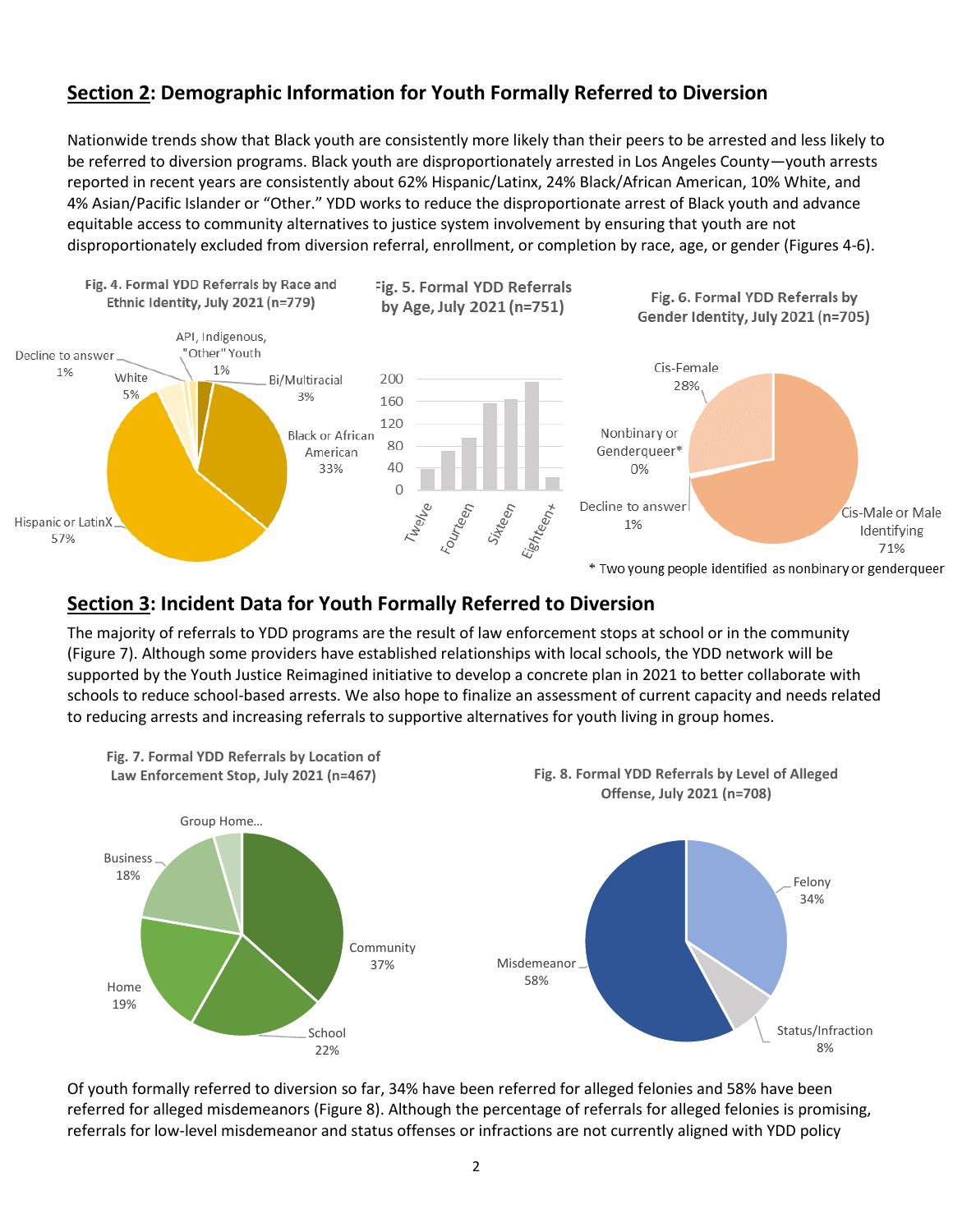guidelines. YDD staff is working with program leadership and law enforcement leadership to transition referrals for alleged status offenses and misdemeanor petty theft offenses to the informal rather than formal participation status in alignment with the YDD model's implementation and data sharing guidelines (Figure 9).



**Fig. 9. Formal YDD Referrals by Type of Alleged Offense with >10 Referrals, July 2021 (n=746)**

program locations. YDD initially planned to have complete comparison data by this quarter's dashboard, however we still do not have full comparison data for young people who are not referred to diversion across program locations. YDD is commited to providing complete comparison data to better contextualize the youth diversion landscape across Los Angeles County and is building data sharing agreements with law enforcement partners.

#### **Section 4: Connections to Activities and Services and Progress Over Time**

The most common categories of activites and services included in individualized YDD programs based on youth needs and goals so far have been: 1) school-related support (including tutoring and educational rights advocacy), 2) restorative and transformative practices (including conflict resolution and civic engagement / social justice), 3) recreational and arts activities (including dance classes and connections to local sports), and 4) work-related support (including employment and career development).

When asked about their level of satisfaction with the YDD program during their exit interview, 96% of youth have shared that they are satisfied with the program. On average, participants have shown increases in their protective factors across the board over the course of their participation, increasing the average score across the board from an average of 5 to an average of 6 where 1 is strong disagreement and 7 is strong agreement (Figure 10).



#### **Fig. 10. Average Protective Facor Scores at Intake and Exit Assessment, July 2021**